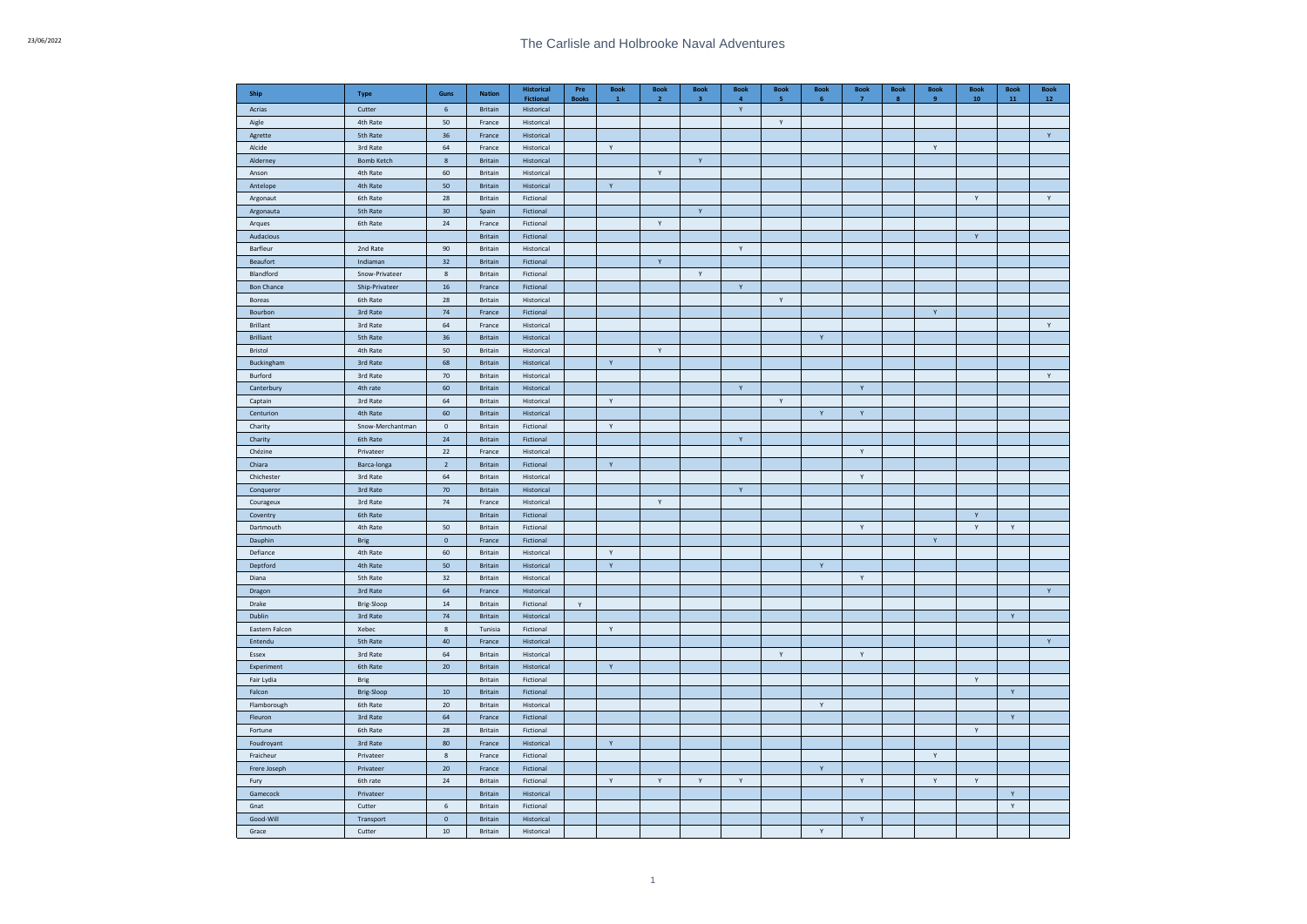| Ship                       | <b>Type</b>             | Guns        | <b>Nation</b>             | <b>Historical</b><br><b>Fictional</b> | Pre<br><b>Books</b> | <b>Book</b><br>$\mathbf{1}$ | <b>Book</b><br>$\overline{2}$ | <b>Book</b><br>з | <b>Book</b><br>4 | <b>Book</b><br>5 | <b>Book</b><br>6 | <b>Book</b><br>-7 | <b>Book</b><br>8 | <b>Book</b><br>9   | <b>Book</b><br>${\bf 10}$ | <b>Book</b><br>${\bf 11}$ | <b>Book</b><br>${\bf 12}$ |
|----------------------------|-------------------------|-------------|---------------------------|---------------------------------------|---------------------|-----------------------------|-------------------------------|------------------|------------------|------------------|------------------|-------------------|------------------|--------------------|---------------------------|---------------------------|---------------------------|
| Greenwich                  | 4th Rate                | 50          | France                    | Historical                            |                     |                             |                               | $\mathsf{Y}$     |                  |                  |                  |                   |                  |                    |                           |                           |                           |
| Guernsey                   | 4th Rate                | 50          | <b>Britain</b>            | Historical                            |                     |                             |                               |                  |                  |                  |                  |                   |                  |                    |                           |                           | $\mathsf{Y}$              |
| Halifax                    | Snow                    | $12\,$      | <b>Britain</b>            | Historical                            |                     |                             |                               |                  |                  | $\mathsf Y$      |                  |                   |                  |                    |                           |                           |                           |
| Hampton Court              | 4th Rate                | 60          | <b>Britain</b>            | Historical                            |                     | Y                           |                               |                  |                  |                  |                  |                   |                  |                    |                           |                           |                           |
| Hawke                      | Sloop                   | $\bf{8}$    | <b>Britain</b>            | Historical                            |                     |                             |                               |                  |                  | $\mathsf{Y}$     |                  |                   |                  |                    |                           |                           |                           |
| Hazard's Prize             | Snow                    | $\,$ 8      | Britain                   | Historical                            |                     |                             |                               |                  |                  |                  | $\mathsf{Y}$     |                   |                  |                    |                           |                           |                           |
| Hercules                   | 3rd Rate                | $74\,$      | <b>Britain</b>            | Historical                            |                     |                             |                               |                  |                  |                  |                  |                   |                  | Υ                  |                           |                           |                           |
| Hind                       | 6th Rate                | ${\bf 24}$  | Britain                   | Historical                            |                     |                             |                               |                  | Υ                |                  |                  |                   |                  |                    |                           |                           |                           |
| Hippopotame                | 4th Rate                | $50\,$      | France                    | Historical                            |                     | Υ                           |                               |                  |                  |                  |                  |                   |                  |                    |                           |                           |                           |
| Hope                       | Privateer               |             | Britain                   | Fictional                             |                     |                             |                               |                  |                  |                  |                  |                   |                  |                    |                           | Y                         |                           |
| Hunter                     | Sloop                   | ${\bf 10}$  | Britain                   | Historical                            |                     |                             |                               |                  |                  |                  |                  | Y                 |                  |                    |                           |                           |                           |
| Huron                      | <b>Topsail Schooner</b> | 6           | France                    | Fictional                             |                     |                             |                               |                  |                  |                  |                  |                   | Y                |                    |                           |                           |                           |
| Inflexible                 | 3rd Rate                | $74\,$      | France                    | Historical                            |                     |                             |                               |                  |                  |                  |                  |                   |                  |                    |                           |                           | Y                         |
| Intrepid                   | 3rd Rate                | 64          | Britain                   | Historical                            |                     | Y                           |                               |                  |                  |                  | Y                | Υ                 |                  |                    |                           |                           |                           |
| Intrépide                  | 3rd Rate                | 74          | France                    | Historical                            |                     |                             |                               | Y                |                  |                  |                  |                   |                  |                    |                           |                           |                           |
| Iroquois                   | Brig                    | $10\,$      | France                    | Historical                            |                     |                             |                               |                  |                  |                  |                  |                   | Y                |                    |                           |                           |                           |
| Jason                      | 4th Rate                | $50\,$      | <b>Britain</b>            | Historical                            |                     |                             |                               |                  |                  |                  | $\mathsf{Y}$     |                   |                  |                    |                           |                           |                           |
| Jason                      | 4th rate                | $50\,$      | France                    | Fictional                             |                     |                             |                               |                  |                  |                  |                  |                   |                  |                    |                           | $\mathsf Y$               |                           |
| Jersey                     | <b>Hospital Ship</b>    | $\mathbf 0$ | <b>Britain</b>            | Historical                            |                     |                             |                               |                  |                  |                  |                  |                   |                  | $\mathsf Y$        |                           |                           |                           |
| Joli                       | 6th Rate                | 20          | France                    | Fictional                             |                     |                             |                               |                  |                  |                  | $\mathsf{Y}$     |                   |                  |                    |                           |                           |                           |
| Kestrel                    | Ship-Sloop              | $16\,$      | <b>Britain</b>            | Fictional                             |                     |                             |                               | $\mathsf{Y}$     | $\mathsf{Y}$     |                  |                  | $\mathsf{Y}$      |                  |                    | $\mathsf{Y}$              |                           |                           |
| Kite                       | Cutter                  | $\,$ 6 $\,$ | Britain                   | Fictional                             |                     |                             |                               |                  |                  |                  |                  |                   |                  |                    |                           | Y                         |                           |
| Lancaster                  | 3rd Rate                | 66          | <b>Britain</b>            | Historical                            |                     | $\mathbf{v}$                |                               |                  |                  |                  |                  |                   |                  |                    |                           |                           |                           |
| Les Jeux                   | Frigate                 |             | France                    | Fictional                             |                     |                             |                               |                  |                  |                  |                  |                   |                  |                    | Y                         |                           |                           |
| Licorne                    | 5th Rate                | 32          | France                    | Historical                            |                     |                             |                               | Y                | Y                |                  |                  |                   |                  |                    |                           |                           |                           |
| Lizard                     | 6th Rate                | 22          | Britain                   | Historical                            |                     |                             |                               |                  |                  |                  |                  | Y                 |                  |                    |                           |                           |                           |
| Lord Halifax               | Packet                  | $\,$ 6 $\,$ | <b>Britain</b>            | <b>Fictional</b>                      |                     |                             |                               |                  |                  |                  | $\mathbf{Y}$     | Y                 |                  |                    |                           |                           |                           |
| Lowestoffe                 | 6th rate                | 24          | Britain                   | Historical                            |                     |                             |                               |                  | Y                |                  |                  | $\mathsf{Y}$      |                  |                    |                           |                           |                           |
| Lys                        | 3rd Rate                | 64          | France                    | Historical                            |                     | $\mathbf Y$                 |                               |                  |                  |                  |                  |                   |                  |                    |                           |                           |                           |
| Machault                   | Privateer               | $30\,$      | France                    | Historical                            |                     |                             |                               |                  |                  |                  |                  | Y                 |                  |                    |                           |                           |                           |
| Magnanime                  | 3rd Rate                | 74          | <b>Britain</b>            | Historical                            |                     |                             |                               |                  |                  |                  |                  | Y                 |                  |                    |                           |                           |                           |
| Marlborough                | 3rd Rate                | 64          | Britain                   | Historical                            |                     |                             | Y                             |                  |                  |                  |                  |                   |                  |                    |                           |                           |                           |
|                            |                         | ${\bf 28}$  |                           |                                       |                     |                             | Υ                             | Y                | $\mathbf Y$      | $\mathsf{Y}$     |                  |                   |                  | $\bar{\mathbf{Y}}$ | Y                         |                           |                           |
| Medina                     | 6th rate<br>3rd Rate    | 64          | <b>Britain</b><br>Britain | Fictional<br>Historical               |                     |                             |                               |                  |                  |                  | $\mathsf{Y}$     |                   |                  |                    |                           |                           |                           |
| Minotaur                   |                         | 64          | <b>Britain</b>            |                                       |                     |                             |                               |                  |                  |                  |                  |                   |                  |                    |                           |                           | $\mathsf{Y}$              |
| Modeste<br>Mohawk          | 3rd Rate                | $\,$ 6 $\,$ | Britain                   | Historical<br>Fictional               |                     |                             |                               |                  |                  |                  |                  |                   | $\mathsf{Y}$     |                    |                           |                           |                           |
|                            | <b>Topsail Schooner</b> |             |                           |                                       |                     |                             |                               | Y                |                  |                  |                  |                   |                  |                    |                           |                           |                           |
| Monarch                    | 3rd Rate                | 74          | <b>Britain</b>            | Historical                            |                     |                             |                               |                  |                  |                  |                  |                   |                  |                    |                           |                           |                           |
| Monarque                   | 3rd Rate                | $74\,$      | France                    | Historical                            |                     |                             |                               | Y                |                  |                  |                  |                   |                  |                    |                           |                           |                           |
| Monmouth                   | 3rd Rate                | 70          | <b>Britain</b>            | Historical                            | $\mathbf{v}$        |                             |                               |                  |                  |                  |                  |                   |                  |                    |                           |                           |                           |
| Montague                   | 4th Rate                | $60\,$      | Britain                   | Historical                            |                     |                             |                               |                  |                  |                  | Y                |                   |                  |                    |                           |                           |                           |
| Mont Saint-Michel          | Privateer               | $12\,$      | France                    | Fictional                             |                     |                             |                               |                  |                  |                  |                  |                   |                  |                    |                           | Y                         |                           |
| Mosquito                   | Cutter                  | $\,$ 6 $\,$ | Britain                   | Fictional                             |                     |                             |                               |                  |                  |                  |                  |                   |                  |                    |                           | Y                         |                           |
| Mouette                    | Privateer               | $\bf8$      | France                    | Fictional                             |                     |                             | Υ                             |                  |                  |                  |                  |                   |                  |                    |                           |                           |                           |
| Naiad                      |                         |             | Britain                   | Fictional                             |                     |                             |                               |                  |                  |                  |                  |                   |                  |                    | $\mathsf{Y}$              |                           |                           |
| Namur                      | 2nd Rate                | 90          | Britain                   | Historical                            |                     |                             | $\mathsf{Y}$                  |                  |                  |                  |                  |                   |                  |                    |                           |                           |                           |
| Neptune                    | 2nd Rate                | $90\,$      | Britain                   | Historical                            | $\mathbf{v}$        |                             |                               |                  |                  |                  |                  | Y                 |                  | Υ                  |                           |                           |                           |
| Nightingale                | 6th Rate                | $22\,$      | Britain                   | Historical                            |                     |                             |                               |                  |                  |                  |                  | Y                 |                  |                    |                           |                           |                           |
| Nuestra Señora del Rosario | Merchantmen             | $\mathbf 0$ | Spain                     | Fictional                             |                     |                             |                               | Υ                |                  |                  |                  |                   |                  |                    |                           |                           |                           |
| Opiniatre                  | 3rd Rate                | 64          | France                    | Historical                            |                     |                             |                               | Y                |                  |                  |                  |                   |                  |                    |                           |                           |                           |
| Outaouaise                 | Brig                    | 10          | France                    | Historical                            |                     |                             |                               |                  |                  |                  |                  |                   | Y                |                    |                           |                           |                           |
| Outarde                    | 5th Rate                | $44\,$      | France                    | Historical                            |                     |                             |                               | $\mathsf Y$      |                  |                  |                  |                   |                  |                    |                           |                           |                           |
| Oyster                     | Cutter                  | $\,$ 6 $\,$ | Britain                   | Fictional                             |                     |                             |                               |                  |                  |                  |                  |                   |                  |                    |                           |                           | Y                         |
| Pallas                     | 5th Rate                | 36          | Britain                   | Historical                            |                     |                             |                               |                  |                  |                  | $\mathsf{Y}$     |                   |                  |                    |                           |                           |                           |
| Pegasus                    | 6th Rate                |             | <b>Britain</b>            | Fictional                             |                     |                             |                               |                  |                  |                  |                  |                   |                  |                    | Y                         |                           |                           |
| Pembroke                   | 3rd Rate                | 60          | <b>Britain</b>            | Historical                            |                     |                             |                               |                  |                  |                  |                  | $\mathsf{Y}$      |                  |                    |                           |                           |                           |
| Phoenix                    | 6th Rate                | 20          | <b>Britain</b>            | Historical                            |                     | $\mathsf{Y}$                |                               |                  |                  |                  |                  |                   |                  |                    |                           |                           |                           |
| Portland                   | 4th Rate                | 50          | <b>Britain</b>            | Historical                            |                     |                             |                               |                  |                  |                  | Y                |                   |                  |                    |                           |                           |                           |
| Preston                    | 4th Rate                |             | <b>Britain</b>            | Historical                            |                     |                             |                               |                  |                  |                  |                  |                   |                  |                    | Y                         |                           |                           |